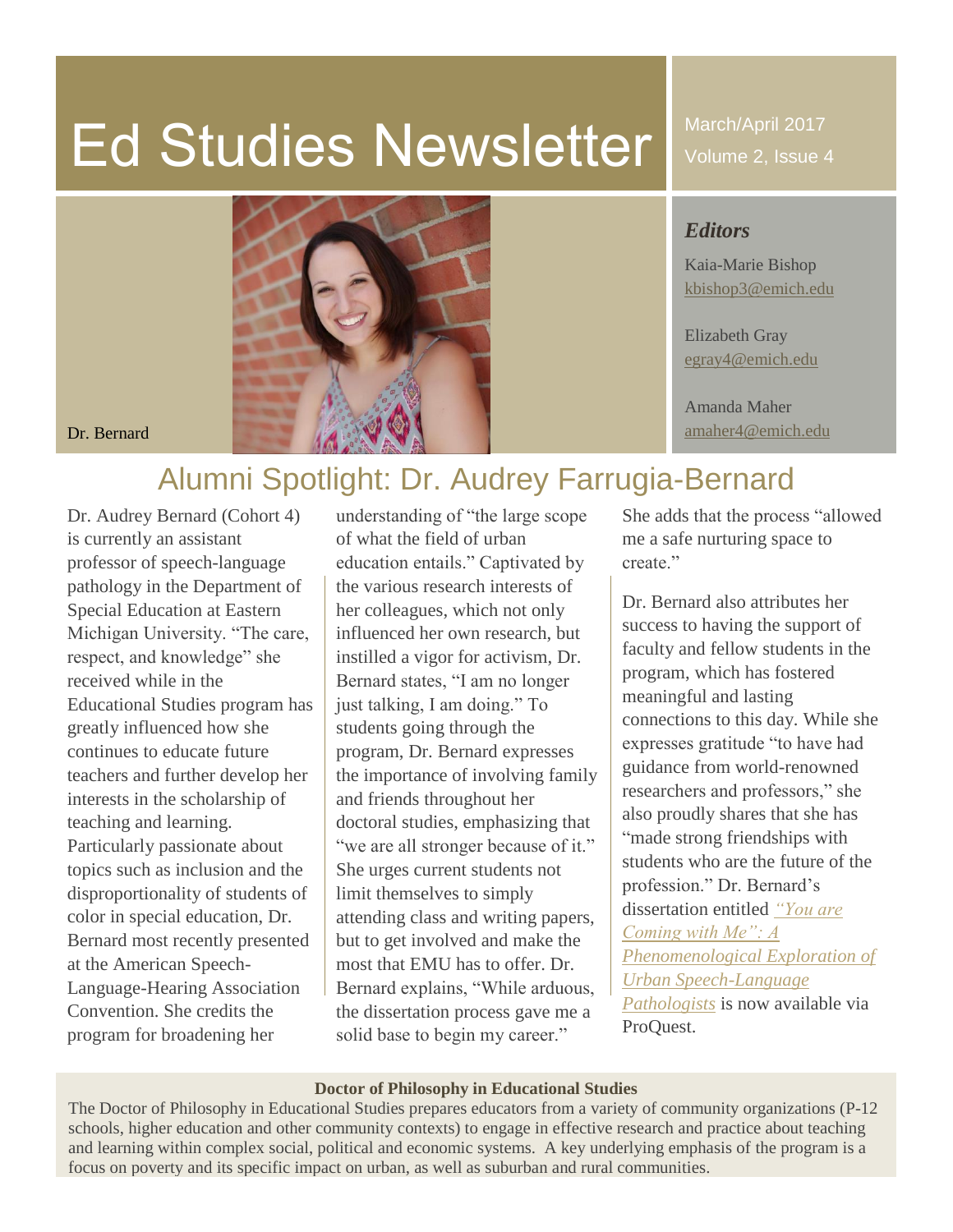#### **Ed Studies Newsletter**

## Get to Know Our Education Librarian: Kate Pittsley-Sousa



#### **Tell us about your experience working with teachers and university students.**

I was a teacher before attending grad school to become a librarian. I taught in the Upper Peninsula at the most northern high school in Michigan! Before coming to EMU, I worked as a reference librarian at the University of Michigan and MIT, where I enjoyed working with many PhD students. I also taught graduate courses on government information at U of M's School of Information. On a Merit Network project funded by Department of Education and National Science Foundation grants, I combined my experience as a teacher and librarian to design a large database which aligned free K-12 internet resources with state curriculum standards.

#### **What are things you can help us with as we're doing research projects? What are things you can help us with when instructing a university level class?** I teach students how to find, use, and evaluate information. Because the information landscape is constantly changing, I'm able to help even experienced researchers. When I meet individually with students or faculty, ideally we have a conversation where the researcher discusses their project, I suggest sources and strategies, and we try some searches together. Often these strategies can save a lot of time.

When students have a research assignment, instructors can invite me to assist. This could involve a handson session in a computer lab, an online research guide, or just advice on how the library can support a particular assignment. Instructors also ask for help providing affordable class readings—such as help finding open access textbook possibilities, advice on linking to articles in library collections, or requests for library ebook versions of assigned titles.

#### **Tell us about a valuable tool that students in the program might not know about.**

It can be so time-consuming to find high quality statistics! A recently acquired database, *[Statista](https://www.statista.com/)*, makes finding statistics more like "googling for stats" and tables/charts are easy to download in different formats. *Statista* credits sources, so you can sometimes go to the source to find recently updated statistics or methodology details.

**Can you tell us a little bit about the research you do and how it's useful for PhD students in becoming university level instructors?** I research the college textbook situation: why they've become so expensive, the effects on students, and what might be done to improve the situation. Currently there is rapid change, with both positive and negative effects. Increasingly universities and nonprofits are creating high quality free or low-cost

Kate Pittsley-Sousa, Education Librarian

alternatives, while corporate textbook publishers seek ways to regain control and ensure they earn revenue for each student. Real power to solve the expensive textbook problem lies with faculty collectively, but there are also ways that academic libraries help. At many institutions librarians lead efforts to increase use of open access textbooks and other alternatives. I've developed a tool to help instructors learn about and search for alternatives. You can check it out here: <http://guides.emich.edu/alt-texts>

#### **How do students contact you to make an appointment?**

I'd enjoy meeting more PhD students! It's most productive to meet inperson—but for students who don't live close to EMU or those with tight schedules, a phone appointment works better than you might expect. I'm not scheduled at EMU for Summer I, but I'll be at EMU halftime in Summer II. I have [an online](http://emich.libcal.com/appointment/5632)  [appointment calendar](http://emich.libcal.com/appointment/5632) or students can email me with suggested times at [kpittsle@emich.edu.](mailto:kpittsle@emich.edu) Additional ways to get help from librarians can be found on the library'[s Education](http://guides.emich.edu/education/help)  [Research Guide.](http://guides.emich.edu/education/help)

**Kudos and Congrats!** Yasmin Snounu (Cohort 6) has successfully passed her comprehensive exams!